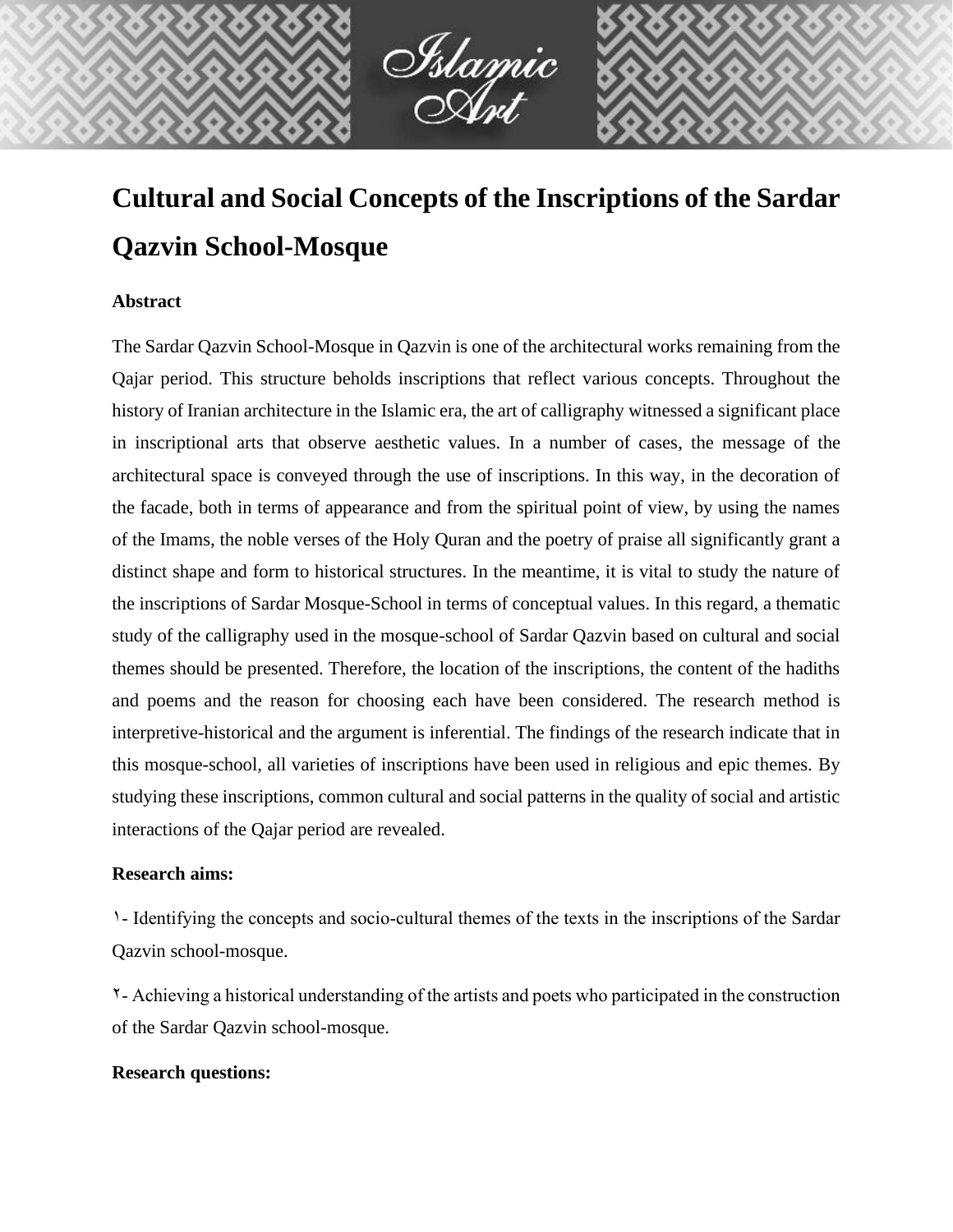1- What are the socio-cultural themes used in the inscriptions of Sardar Qazvin school-mosque?

2- What was the thinking of artists and poets in constructing the Sardar Qazvin school-mosque during the Qajar period?

**Keywords:** Inscription, Calligraphy, Cultural and Social Themes, Sardar Qazvin School-Mosque, Qajar Period.

#### **Introduction**

Islamic art is a reflection of the spirit and culture of Islam and has always been attuned with the spirit of Islam, and this compatibility is shown at least in the foremost manifestations, such as the architecture of holy places. In this manner, the architecture of holy places such as mosques, schools and the threshold of the shrine of the Infallible Imams (AS) was decorated with the most stunning manner by the creators of such art. Among the aesthetic elements, inscriptions that reflect the aesthetic tendencies of art and the direct connection between culture, religion and national prestige can be mentioned. The art of calligraphy and inscription, due to its sanctity in the history of Islam, despite all the stylistic differences and regional diversity of writings, has been used as a decorative element in all eras to unify diverse categories of structures. Inscriptions are a means of conveying a message to reflect the word of God, the sayings of the Imams and Islamic prayers. The inscriptions were also made of different materials depending on the time and place of their location, such as calligraphy inscriptions, framed inscriptions, combined inscriptions with Islamic and geometric patterns, small brick inscriptions in the form of shapes and lines, for example in the Mihrab area, moreover, the inscriptions around the dome and the nave were of simple inscriptions created with brick or tile surfaces. Calligraphers, specifically Islamic calligraphers, believe in a kind of spiritual sanctity for the emergence of calligraphy and have the ability to perceive calligraphy as a transcendent belief. Attention to such issues will revive the theological spirit and aesthetic issues in the art of architecture. The necessity of this research is reviewing the fact that inscriptions present significant information regarding the construction history of the building, its founders, builders and artists. Inscriptions can be used to accurately clarify the purpose and plan of each building and building elements that have different functions in various structures and this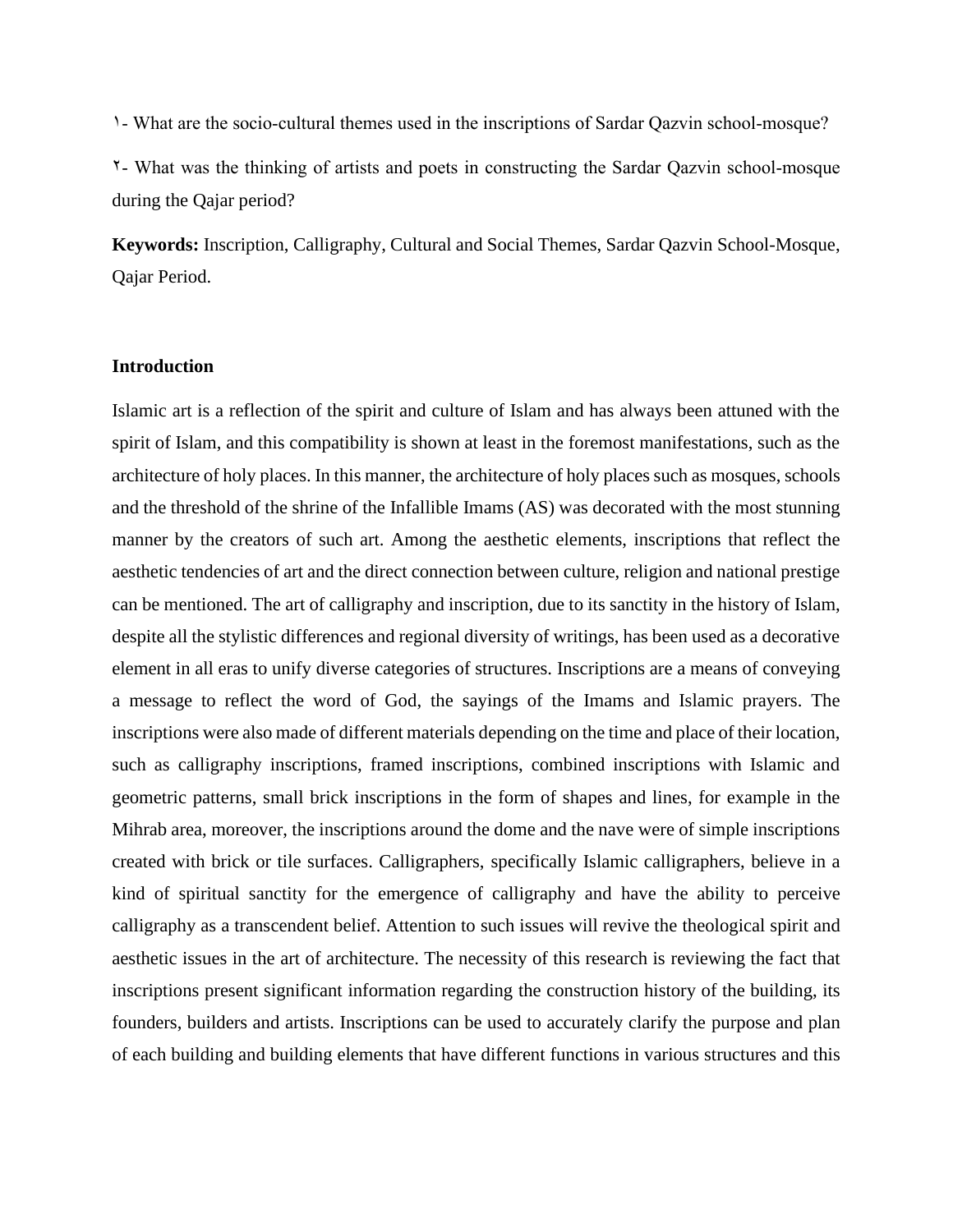can to some extent reveal the reasons for its use and acquaint us with the social and cultural qualities of a historical period.

Regarding the research background, it should be said that an independent work with this title has not been written so far, but several researches on the themes of the inscriptions used in Iranian architecture have been written, the most important of which are the following: an article entitled "Thematic study of the literary inscriptions of the holy shrine of Imam Reza (AS)" written by Mahnaz Shayestehfar in  $\gamma \cdot \beta$  explores the historical role of the court of Imam Reza (AS) attracting artistic elites and getting acquainted with the historical antiquity of Imam Reza's Shrine, as well as recognizing the works of poets of the holy shrine and its analysis in the Qajar period. In another paper by Shayestehfar published in  $\gamma$ ,  $\gamma$ , the themes of the calligraphy applied in the Prophet's Mosque in Qazvin were reflected upon by relying on religious themes, content of the verses and hadiths.

In another research study by Dr. Mohammad Ibrahim Zarei written in  $\gamma \cdot \gamma$  entitled "Study of the inscriptions of the mosque-school of Darul Hassan Sanandaj with emphasis on examples of Persian poetry" focuses on the relationship between works of art, architecture and literature especially Persian poetry and believes that main factor in the importance of Persian poetry in the inscription of this period is the opposition to the Ottoman invasion of Sanandaj, as a unifying factor by the founders. It can be concluded that by studying the contents of the inscriptions of Sardar Qazvin mosque-school, a part of the quality of socio-cultural conditions as well as the position of artists and poets in making these inscriptions in the Qajar period can be understood.

Sardar Qazvin Mosque-School is one of the mosques that was built during the Qajar period and is one of the largest mosques of the remaining schools in Qazvin. The most important book that has explanations in this regard is Mr. Golriz's book Minodar and nearly all quotations are from this book. While the architecture of Sardar Qazvin mosque-school can be discussed from different dimensions, one of which can be the use of themes used in the calligraphy of this school mosque.

### **Conclusion**

The Sardar Mosque-School in Qazvin is one of the largest and most magnificent mosque-schools in Qazvin in terms of architectural structure and elegance in the selection and execution of its inscriptions. In the construction of the mosque-school of Sardar Qazvin, the lines that have been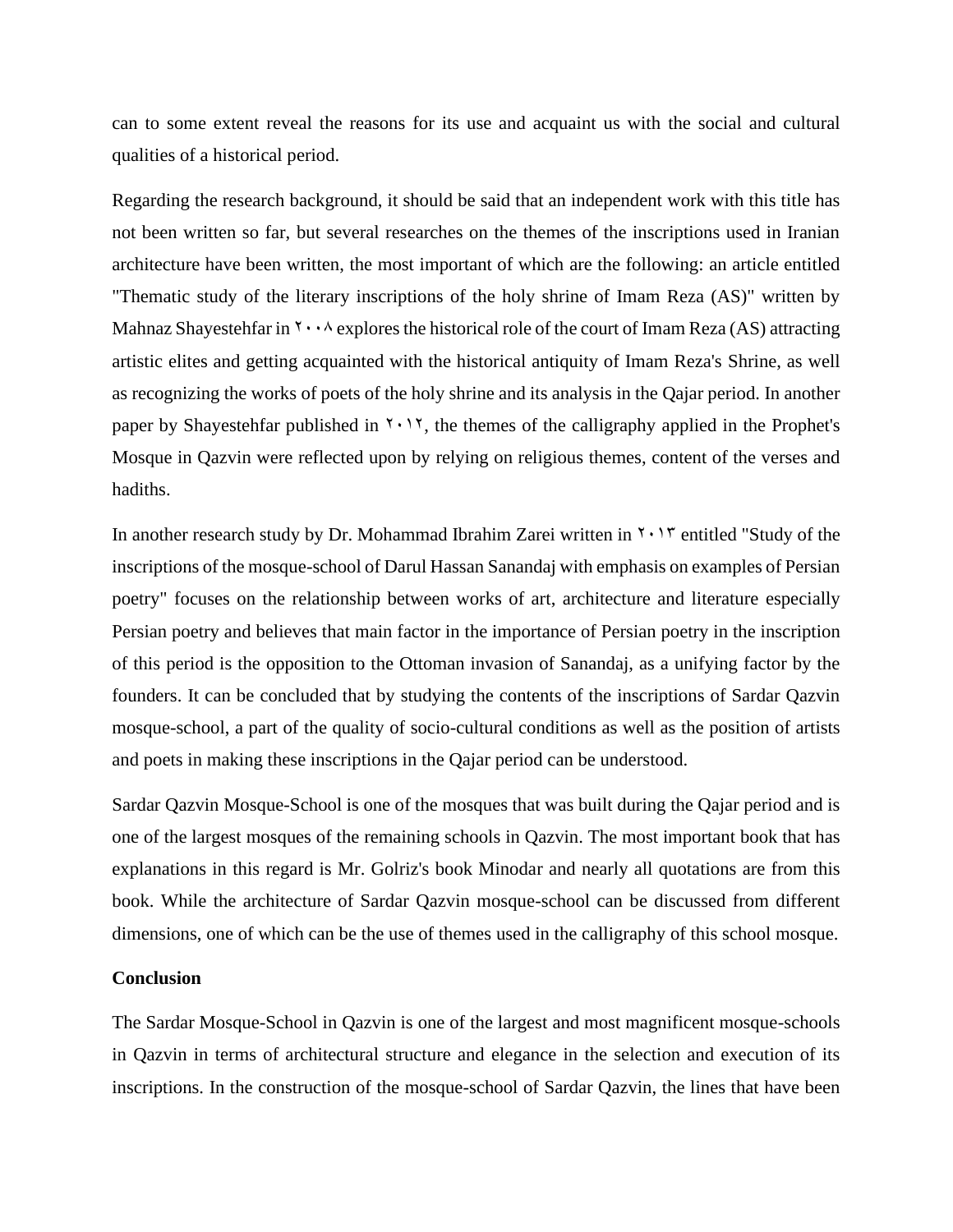used on the entrance levels and the bodies of the main courtyard, in addition to mentioning the name of the client and artist and the date of construction and how it is attached, it is applied to record sacred and religious expressions such as the description of Hazrat Ali, the praise of the founders and their descriptions, and mainly the praise of the event of Karbala presented through the use of poems from the Divan of Mohtasham Kashani, Sabahi Bidgoli and Mirza Ahmad Jandaghi. Considering the use of most of the inscriptions in connection with the praise of Ashura, it seems that the position of virtue and spiritual status of the Imams, especially Imam Hussein (AS) in the religious and educational processes of the Qajar period has been important and valuable. On the other hand, the use of epic poems in describing the event of Karbala can indicate that in the Qajar period in terms of social and cultural aspects, the spirit of martyrdom and courage was one of the characteristics of this period. Considering that the main lines used in the inscriptions of this school mosque are of the Nasta'liq type, and as mentioned in the theoretical foundations, the use of this type of line in the inscriptions is a completely Iranian calligraphy, which is a symbol of Unity and also a sign of identity; in addition, to inscribe Persian poems with such calligraphy that is entirely Iranian and artistic reached its peak during this period. Also, the use of poems by the Divan of Mohtasham Kashani, Sabahi Bigdeli and Mirza Ahmad Jandaghi, which have been familiar concepts for the people of this period, indicates that the poetry of this age is intertwined with an epic and religious approach.

# **References**

Ahmadi, Gholam Ali; Shamshiri, Mohammad Reza and Rahmani, Jahanbakhsh. (7,19). "God's activity in the system of existence from the point of view of Allameh Tabatabai and its reflection in the inscriptions of Islamic buildings", two scientific-research quarterly journals of Islamic art studies, No.  $77, 7 \cdots 79$ . [In Persian].

Aghadavoodi Mohiedin; Zakaria Kermani, Iman.  $(Y \cdot Y)$ . "Analysis of the themes and functions of the inscriptions of Safavid schools in Isfahan, case study: Mosque-Chaharbagh School", Bi-Quarterly Journal of Islamic Art Studies, No.  $1, 11, 11, 10$ . [In Persian].

Al-Dawood, Ali.  $(1 \cdot 1)$ . Safaei Jandaghi Poetry Divan, Tehran: Library and Documentation Center of the Islamic Consultative Assembly. [In Persian].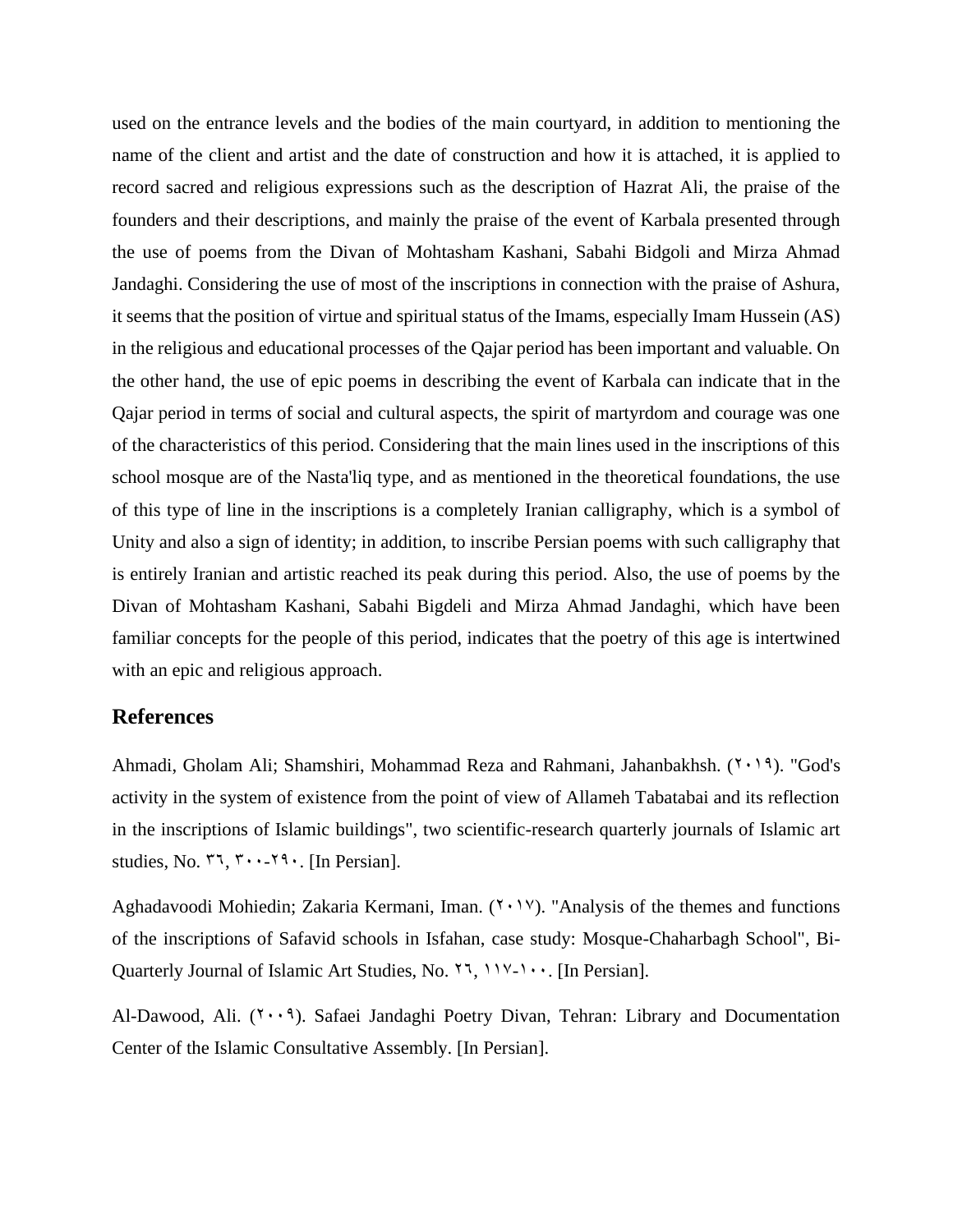Avery, Peter.  $(7 \cdot 7)$ . Contemporary History of Iran from its Establishment to the Extinction of the Qajar, translated by Mohammad Rafiei Mohammadabadi, Tehran: Ashianeh Ketab. [In Persian].

Baharvand, Ahmad  $(1 \cdot \cdot \cdot)$ . Divan Mohtasham Kashani, Tehran: Negah Publications. [In Persian].

Batiyar, Mahboubeh; Hassani, Gholamreza  $(7 \cdot 19)$ . "Cognitive Origin, Classification and Analysis of Shirsar Maps of Qajar Buildings in Gorgan, Two Scientific-Research Quarterly of Islamic Art Studies, No.  $\mathsf{ST}, \mathsf{99-} \circ$ . [In Persian].

Bemanian, Mohammad Reza; Momeni, Cyrus and Sultannejad, Hussein.  $(7 \cdot 17)$ . A Comparative Study of the Arch itectural Design Characteristics of Qajar and Safavid Schools, Armanshahr, No.  $11, 11$ -1. [In Persian].

Burkhart, Titus.  $(1 \cdot \cdot \cdot)$ . Islamic Art, Language and Expression, translated by Massoud Rajabnia, Tehran: Islamic Republic of Iran Radio and Television Publications. [In Persian].

Dalal Mousavi, Seyed Mohammad  $(1 \cdot \cdot \circ)$ . The rulers of Qom. Qom: Zayer Publications. [In Persian].

Ferasat, Maryam.  $(1 \cdot 1)$ . "Applying the characteristics of Islamic architecture in the architecture of the neighborhood mosque", Bi-Quarterly Journal of Islamic Art Studies No.  $\zeta$ ,  $\circ$ - $\zeta$ . [In Persian].

Graber, Oleg; Hill, Derek. (1995). Islamic Architecture and Decoration, translated by Mehrdad Vahdati Daneshmand, Tehran: Scientific and Cultural Publications. [In Persian].

Golriz, Mohammad Ali (1909). Minoodar or (Baba al-Jannah) of Qazvin, second edition, Qazvin: Taha Publications. [In Persian].

Goodarzi (Dibaj), Morteza.  $(7 \cdot 1)$ . Ayneh Khayal (study and analysis of Qajar period architectural decorations), Tehran: Surah Mehr. [In Persian].

Hillenbrand, Robert.  $(2 \cdot \cdot \cdot)$ . Islamic architecture, form, function and meaning, translated by Baqer Ayatollah Shirazi, Tehran: Rozaneh Publications. [In Persian].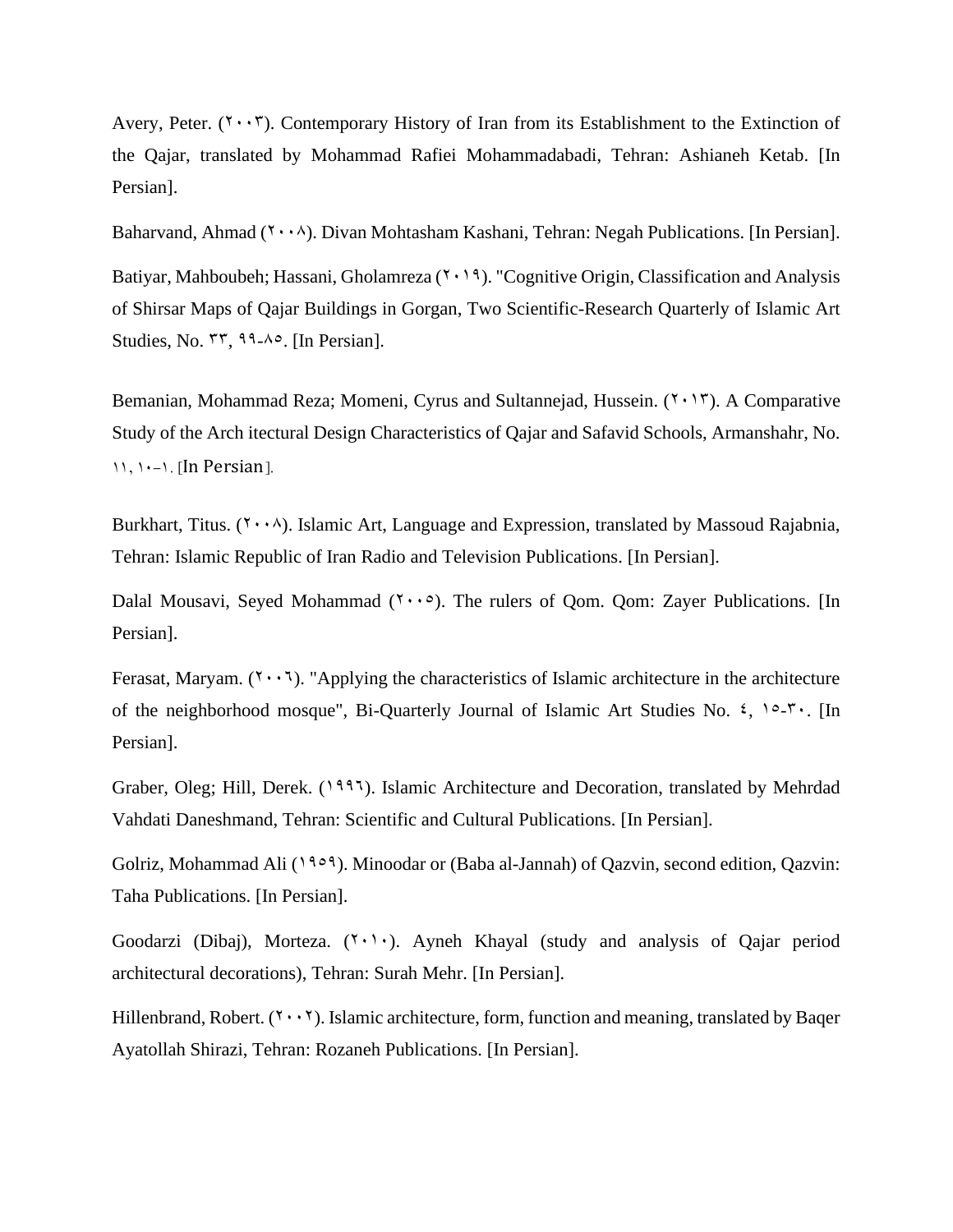Khamseh, Farzaneh; Shayestehfar, Mahnaz.  $(7 \cdot \cdot 7)$ . Thematic study of the calligraphy of the Prophet's Mosque in Qazvin, Bi-Quarterly Journal of Visual Arts, No.  $\forall$ ,  $\forall$   $\cdot$ - $\land$ . [In Persian].

Khazaei, Mohammad  $(7 \cdot \cdot 7)$ . Symbolism in Islamic Art, Proceedings of the First Conference on Islamic Art, Tehran: Ministry of Culture and Islamic Guidance. [In Persian].

Mahdavi Nejad, Mohammad Javad; Qasem Pourabadi, Mohammad Hussein and Mohammad Lui Shabestari, Aisa.  $(2.17)$ . Typology of mosques-schools of the Qajar period, Iranian Islamic City Studies Quarterly, No. 11,  $\gamma$  -1. [In Persian].

Makinejad, Mehdi.  $(2\cdot \cdot 7)$ . History of Iranian Art in the Islamic Period (Architectural Decorations), Tehran: Center for Research and Development of Humanities (Samt). [In Persian].

Masoudi Arani, Abdullah (2016). Divan Sabahi Bigdeli, Qom: Aswa Publications. [In Persian].

Memarzadeh, Mohammad  $(1 \cdot \cdot 1)$ . Image and embodiment of mysticism in Islamic arts, Tehran: Al-Zahra University. [In Persian].

Pirnia, Mohammad Karim (1991). Dome in Iranian Architecture, Efr Magazine, No. 7. [In Persian].

Rasooli, Azar; Masoudi, Omid Ali and Delavar, Ali.  $(1 \cdot 1)$ . Cultural, artistic and commercial policies of Iranian carpets during the Qajar period (1539 to 1544), bi-monthly journal of Islamic art studies, No.  $\mathbf{v} \cdot$ ,  $\mathbf{z} \circ \mathbf{v} \cdot$ . [In Persian].

Sami Azar, Alireza. (1997). History of Iranian School Developments, Renovation Organization, Tehran: Development and Equipping of Iranian Schools. [In Persian].

Shariat, Zahra.  $(Y \cdot Y)$ . "Decorations of Inscriptions on the Holy Threshold of Qom", two scientific-research quarterly journals of Islamic Art Studies, No.  $\forall$ ,  $\land \land \land$ . [In Persian].

Shayestehfar, Mahnaz.  $(Y \cdot Y)$ . "The place of Quran, Hadith and supplication in Islamic inscriptions", Scientific-Research Quarterly of Tarbiat Modares University, Faculty of Humanities, No.  $\circ$ ,  $\circ$ ,  $\circ$ ,  $\circ$ ,  $\circ$ , [In Persian].